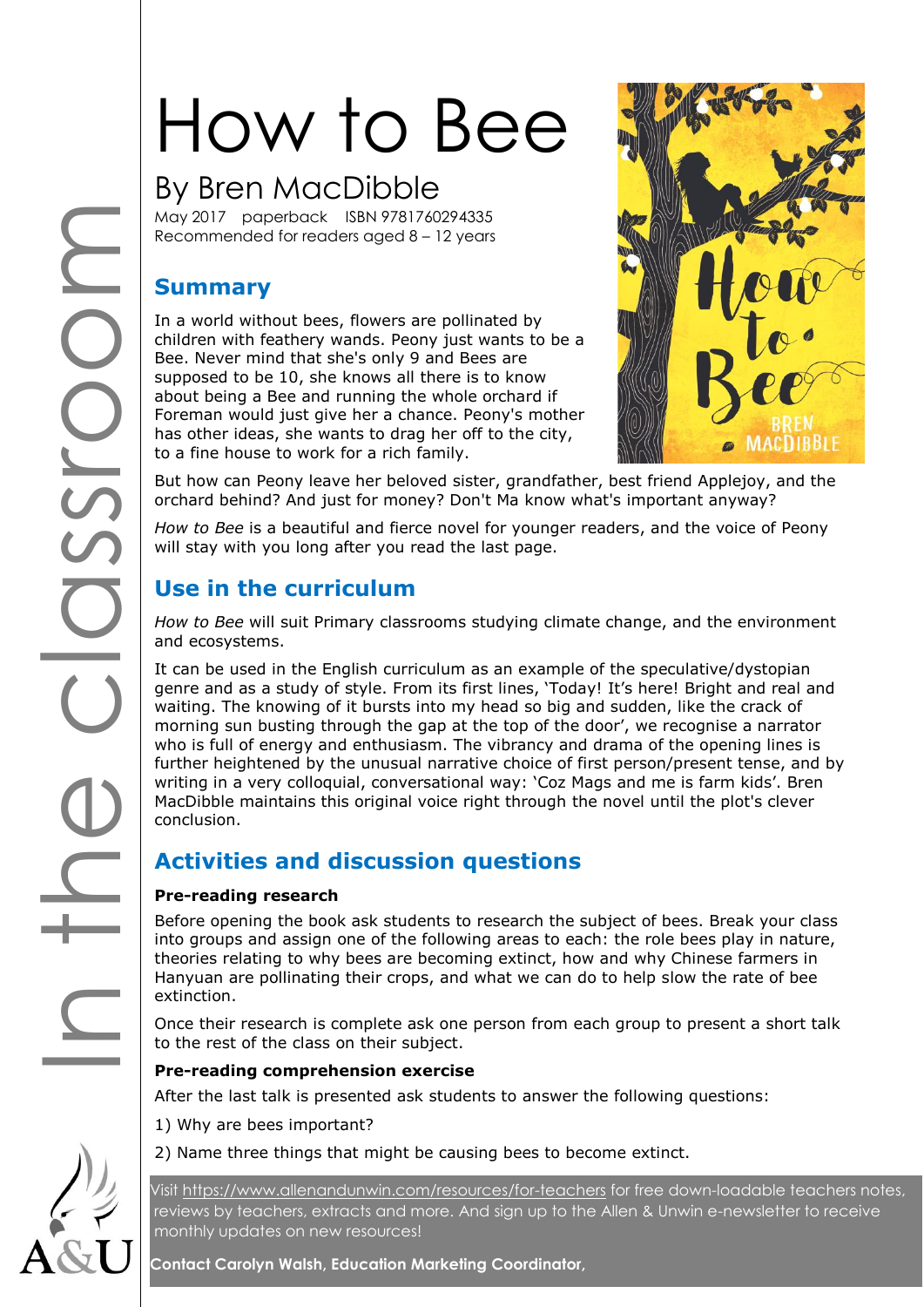# In the classroom…



3) What do Chinese farmers in Hanyuan do to replace bees?

4) What can you do to help keep bee populations alive and healthy?

#### **Imagery**

Read the paragraph on page 14 beginning, 'The farm's full of circles. Bees, flowers, fruit. Pests, chooks, eggs….'.

a) Ask students to draw a circle and explain how each of these elements relies on the element before it to survive.

b) What word could you use to replace 'poison' in this paragraph?

c) Ask students to explain, using the circles they have already drawn, how 'poison' disrupts the food cycle.

#### **Similes**

Authors use similes to help a reader understand a scene, characters or event. Explain that similes often use the word 'like' and give an example of a simple simile they will understand. Now ask students to find examples of similes in the chapter entitled, 'The Raggy People' (pp 51-54) describing:

- the city
- the mob of people surrounding Peony's car
- Ma pleading with Nico

#### **Informal language**

*You's brave and you's strong and you's gonna do stuff that's important.* (p 114).

Ask students to describe how Peony speaks in the novel and to think about how the way she speaks might influence the way they picture her.

#### **Characterisation**

Choose three adjectives to describe Peony. Now find a scene in the book to illustrate each word you chose. For instance, if you chose the word 'smart' describe a scene or scenes in the novel where she demonstrates her intelligence.

#### **Empathy**

In a whole class discussion, invite students to describe their feelings about Peony's mother.

- Write down some of the key words used to describe her on the whiteboard.
- Next show the following image,<https://au.pinterest.com/pin/289215607291273315/> to illustrate that there are two ways of seeing many things. (Ask students if they see an old or a young woman at first, and then encourage them to keep looking and find the alternative image.)
- Now return to the discussion about Peony's mother and ask students if they can name good things about her and some reasons for why she may have been forced to become horrible to Peony.

#### **Comparison**

Describe to your students in basic terms a beehive's social structure (see [https://agdev.anr.udel.edu/maarec/honey-bee-biology/the-colony-and-its-organization/\)](https://agdev.anr.udel.edu/maarec/honey-bee-biology/the-colony-and-its-organization/).

Emphasise that all bees have a specific task to perform and by performing their task the beehive grows and thrives. Ask your students if they can see any similarities between a beehive and the workers described by Peony on pp 38-39.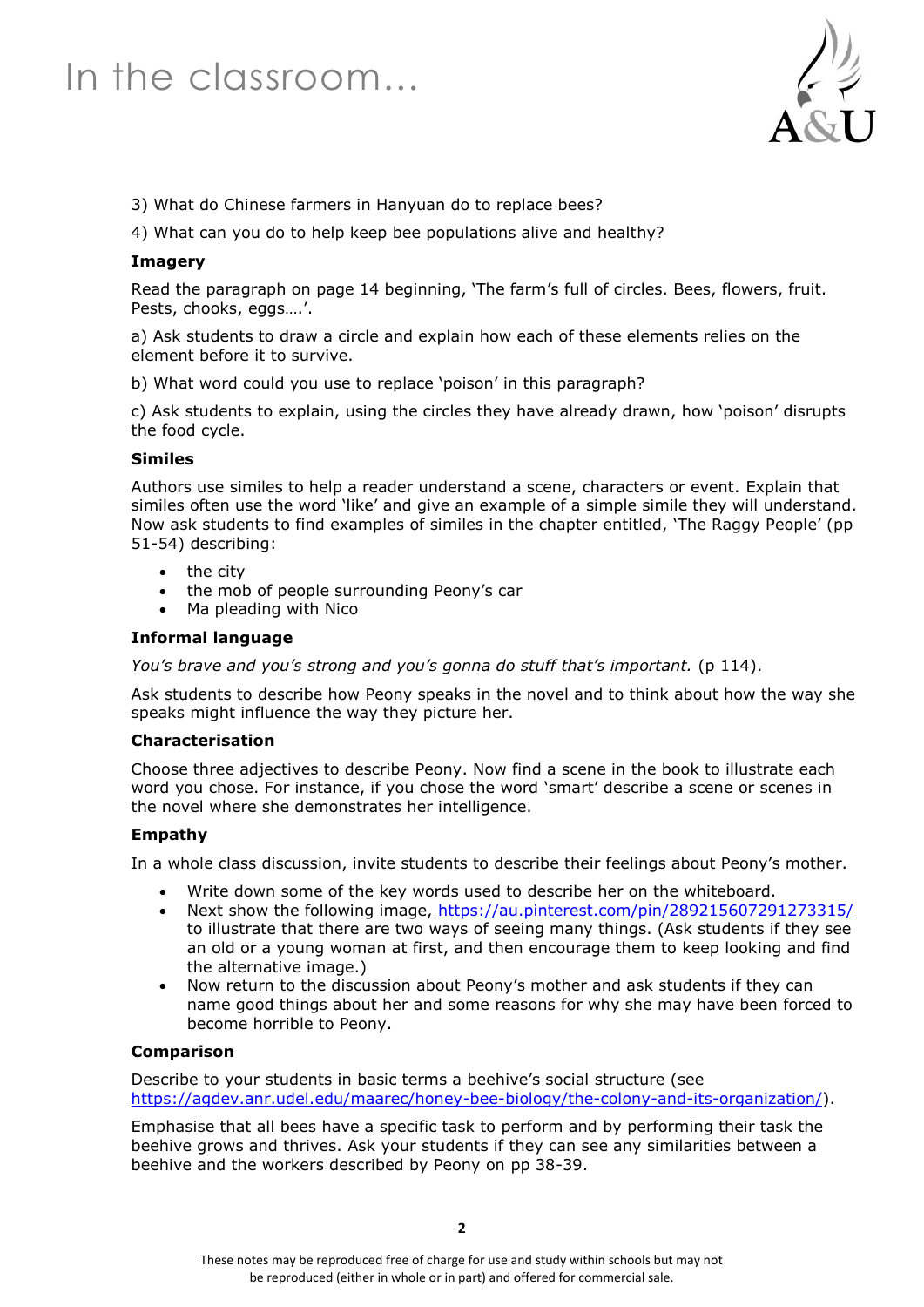# In the classroom…



### **Related texts/Further reading**

*Darius Bell and the Crystal Bees* by Odo Hirsch. Allen & Unwin, 2011

A sequel to the award-winning *Darius Bell and the Glitter Pool*, this is a very funny story of problem-solving, teamwork and pollination. Darius and his friends must solve the problem of the disappearing bees - and help their class win the Mayor's Prize!

*Flight of the Honey Bee* by Raymond Huber, illustrated by Brian Lovelock. Walker Books Australia, 2014.

Picture book which tells an engaging story of a day in the life of Scout the bee, while also including small honey-combs of bee-related facts.

*The Book of Bees* by Piotr Socha and Wojciech Grajkowski, illustrated by Piotr Socha. Thames & Hudson Australia, 2016

A fascinating illustrated book of bee facts, tracking the history of bees from the time of the dinosaurs to their current plight.

*What If There Were No Bees?: A Book about the Grassland Ecosystem* by Suzanne Slade. Capstone, 2010.

Illustrated information book about ecosystems and the importance of bees.

*The Death of Bees Explained – Parasites, Poison and Humans*. <https://www.youtube.com/watch?v=GqA42M4RtxE>

Short YouTube animated video produced by 'Kurzgesagt- In a Nutshell', supported by Australian Academy of Science.



### **Bren MacDibble**

Bren was born in Whanganui, NZ, where the black sand beaches burn feet all summer long. Her parents worked farms all over the central North Island, and she and her three brothers worked with them, and spent many hours wandering the countryside and bush with their dog like a bunch of feral creatures. They were always on the lookout for sheep tracks on steep hills to use as slides, good trees to climb, hay barns to play in, fruit trees to feed them and creeks to swim and fish in. Of course, there was always farm work and schools to interrupt their fun, but at school they could borrow books, reading them and returning them as fast as they could.

After high school, Bren went straight to work in a legal office and then as a stevedore (loading and unloading ships). Then she quit everything and backpacked around the world, through South East Asia, China, Russia and Europe, and then down the east coast of Africa. She stopped off in Melbourne and never quite

made it home to New Zealand.